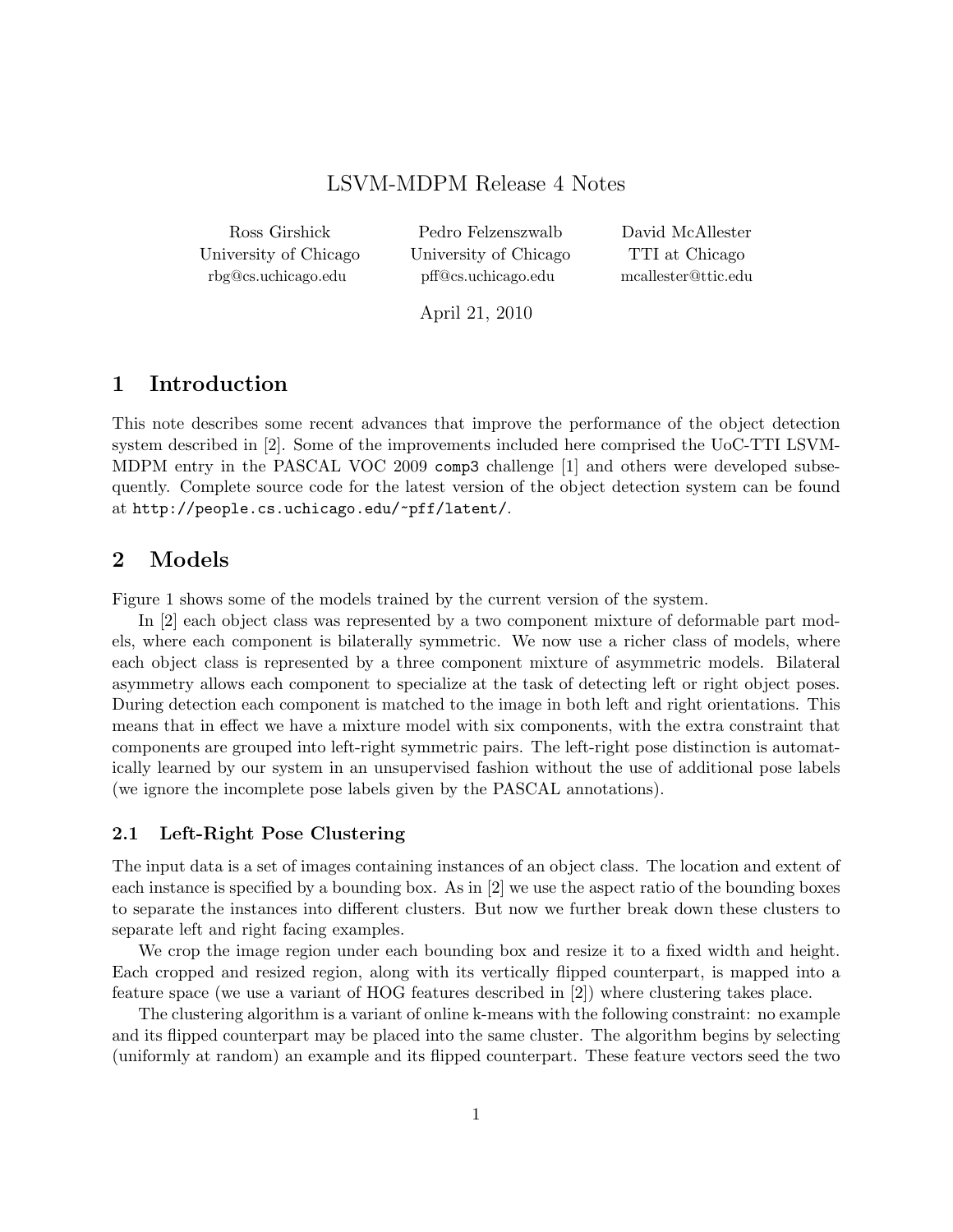

Figure 1: Fully trained car and person models using the PASCAL VOC 2007 train+val data. Here we display 3 components for each class. In practice each component also has a left-right flipped counterpart for a total of 6 components per class.



Figure 2: Examples of root filters trained on left-right pose clustered data from the classes (a) bicycle, (b) horse, and (c) person.

clusters. In each iteration a new example is drawn from the pool of remaining examples. The chosen example is assigned to the cluster with minimum Euclidean distance between the cluster center and the example. The example's flipped counterpart is then assigned to the other cluster.

After all examples have been assigned we use a local search method to improve the clustering. We repeatedly pick an example and its counterpart, and check if swapping their cluster labels can reduce the total sum of squared distances (SSD) from examples to their assigned cluster's center.

The clustering process is repeated several times using different initial seed examples to avoid bad local minima. The clustering with the best SSD objective function value is selected. Empirically we have found that this process is very effective at clustering most object classes into two clusters corresponding to left and right facing examples. See Figure 2 for some examples. Naturally there are some exceptions (e.g., bottle) where the left-right distinction does not make sense.

## 2.2 Part Initialization

Given a root filter, we initialize k  $d \times d$  part filters at twice the spatial resolution of the root by selecting part locations and cropping out sub-arrays from a higher resolution version of the root filter. The default configuration of the system uses  $k = 8$  and  $d = 6$ . That is, we have  $8\,6\times6$  parts in each deformable model.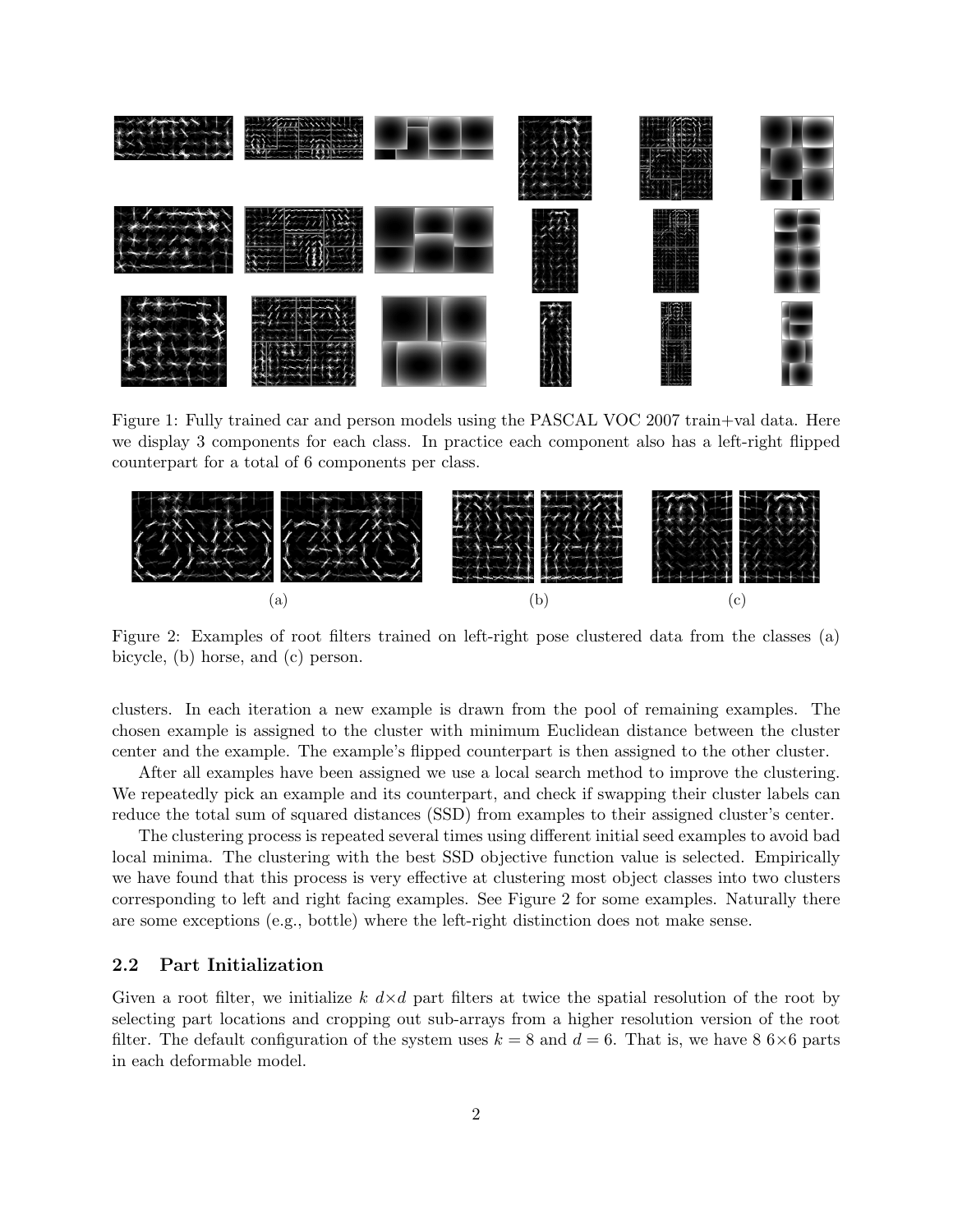Part locations are selected using a two phase procedure. The first phase uses a greedy method and the second phase refines the initialization.

To initialize part locations, the root filter is interpolated to twice its original resolution and an "energy" map of the interpolated filter is computed. The energy map records the squared norm of the positive filter weights in each filter cell. The  $k$  parts are sequentially placed in the position that covers the largest amount of remaining energy. Cells that have already been covered have their energy set to zero.

After greedily selecting initial part locations, we use local search to move the parts, one at a time in random order, to maximize the amount of energy that is covered. When a better covering cannot be found, this phase is restarted from the initial part configuration to see if more energy can be covered by repositioning the parts in a different order. After several restarts the part configuration that covers the most energy is selected.

#### 2.3 Image Boundary Occlusion

The PASCAL dataset contains many examples of objects that are truncated by the image boundary. To detect partially visible objects we pad each image's feature map with a boundary region.

In [2] feature vectors in the boundary region are set to the zero vector. This leads to a fixed score of zero for any filter placed entirely outside the image, which may be inappropriately calibrated with respect to filter responses inside the image. To compensate for this effect, we now augment feature vectors with an additional feature that takes the value 0 if the feature is inside the image and 1 if the feature is in the boundary region. This boundary occlusion feature enables the learning of a bias parameter for each filter cell that is added to the filter response if that filter cell is placed in the boundary region.

This  $0/1$  occlusion feature is the same as the one proposed in [3], however there are two differences in our implementation. The implementation described in [3] uses a single occlusion feature per filter (not per filter cell) that counts the number of filter cells that are placed in the boundary region. The second difference is in our training data requirements. The training procedure in [3] requires manually extending the PASCAL bounding boxes to indicate how far each bounding box, that is truncated by the image boundary, ought to extend into the boundary region. Our approach does not require any change to the PASCAL annotations. Instead, during the latent variable completion stage of our training procedure, we measure overlap of the putative detection window with the ground-truth bounding box after first clipping the detection window to the image boundary.

## 3 Regularization

In [2] we trained model parameters  $\beta$  by optimizing the latent SVM objective function

$$
\frac{1}{2}||\beta||^2 + C\sum_{i=1}^{N}\max(0, 1 - y_i f_{\beta}(x_i)),\tag{1}
$$

where  $f_{\beta}(x) = \max_{z \in Z(x)} \beta \cdot \Phi(x, z)$ .

For a mixture model with k components, the vector of model parameters  $\beta$  can be written as the concatenation of k vectors, one per component,  $\beta = (\beta_1, \ldots, \beta_k)$ . Empirically we have found that a regularizer that only penalizes the component vector with the largest norm leads to better results (as measured by average precision on test data).